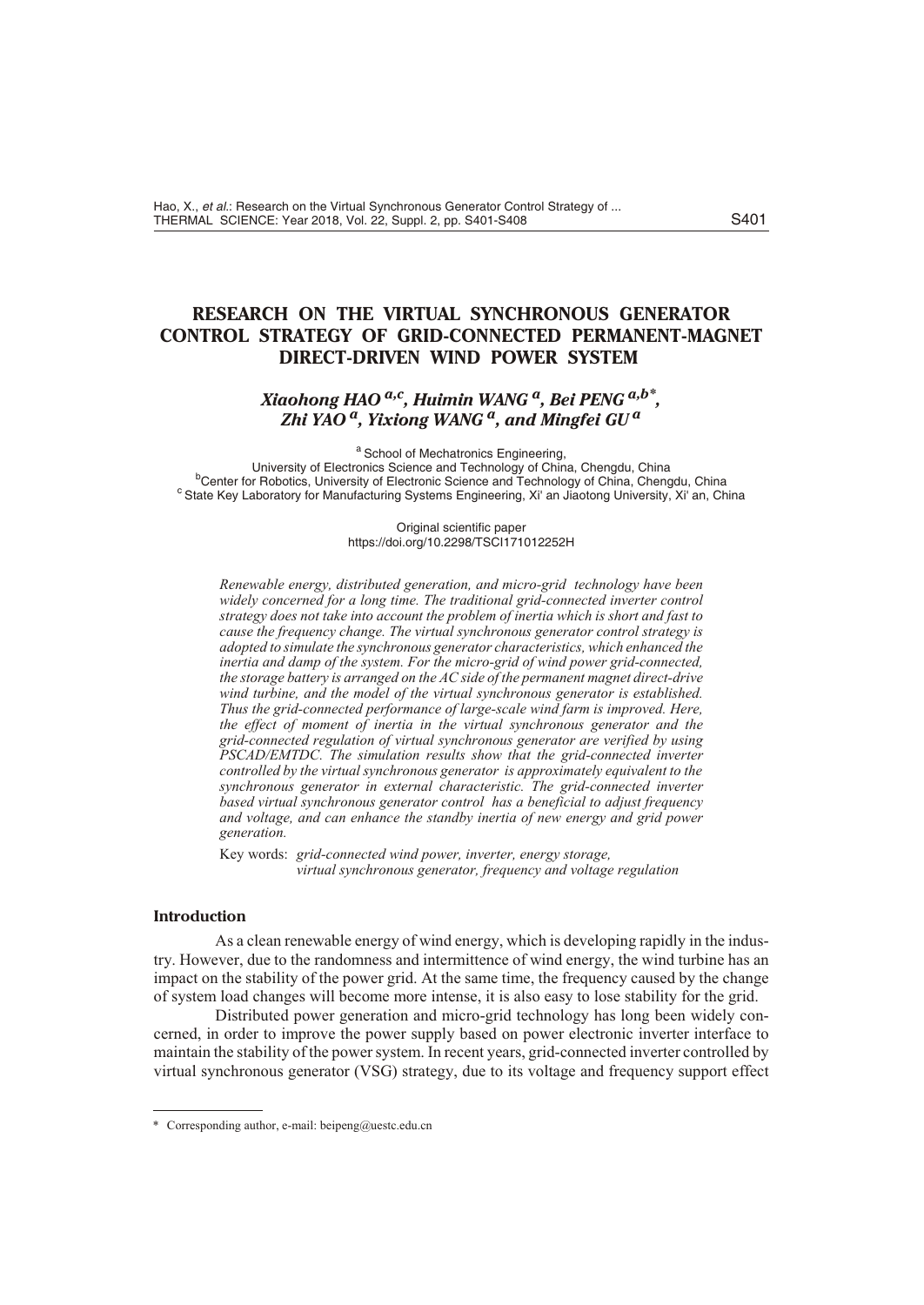for active power distribution network included the distributed power supply, have more and more widely applications in the distributed power generation system and micro-grid. Based on the rotor motion equation of the synchronous generator, primary frequency modulation characteristic and the delay characteristic of the reactive power adjustment of synchronous generator, the control of the distributed inverter power supply is constructed. The method of simulating synchronous motor control can make the grid-connected inverter of micro-grid or other independent system has the same grid-connected and island characteristics to traditional synchronous generator, which can made the grid-connected inverter have some good characteristics, such as self-synchronization, large impedance and large inertia. So that the grid-connected inverter based VSG control has the similar active and reactive power adjustment capability compared to the synchronous generator, and can simulate the inertia and damping characteristics of synchronous generators, to overcome the lack of inertia of traditional grid-connected inverter impact on the grid, and can effectively enhance the capacity of the grid to accept renewable energy.

The output of the single grid-connected inverter based on VSG control is compared with the output of traditional synchronous motor and the inverter output based on the droop control, respectively, which shows that the grid-connected inverter based on VSG control can simulate the synchronous motor inertia characteristics. The virtual inertia is actually provided by a distributed power storage device [1]. The distributed energy sources such as photovoltaic in the micro-grid are intermittent and unstable, so that the inverter based on VSG can not maintain the DC bus voltage stability and can not provide stable and sufficient energy buffering response to power fluctuation of distributed energy sources. Therefore, the VSG control grid-connected inverter with energy storage unit is proposed, which is used in the grid-connected distributed energy sources. However, the literature does not study a specific distributed energy source  $[2]$ . The energy storage unit based on VSG control and the photovoltaic grid-connected system are studied. Through the establishment of VSG model, with reference to synchronous generator control theory, the design of the frequency controller and excitation controller is carried out. The VSG-controlled energy storage system is connected in parallel with the photovoltaic grid-connected system, and the results show the effect of the moment of inertia in the VSG and the grid-connected regulation of VSG. It verifies the feasibility of the photovoltaic grid-connected system based on VSG  $[3-5]$ . In order to make the wind turbine show the frequency regulation characteristics of the conventional wind turbine, a new generator set based on the energy storage system is proposed, in which the VSG control strategy is used to study the power system frequency regulation of the wind farm. The results show that the VSG-controlled energy storage system adopted by wind farm can effectively support the frequency of the power system, so that the frequency regulation characteristics of wind farm performance is consistent with that of conventional generator sets. Thus it can improve the dynamic frequency characteristics of power system including wind power system [6, 7]. However, the previous study is carried out based on doubly-fed wind turbine, this paper study on the wind power system consisted of permanent magnet direct drive wind turbine, and the energy storage system based on VSG control is arranged in the AC side. It can make wind power to deliver smooth power to the power grid, and to show the synchronous generator characteristics to the large grid, which effectively improves the grid-connected performance of the wind power system [8-12].

In order to maintain the stable operation of the VSG, it is necessary to increase the energy storage link to provide energy buffering for the VSG adjustment process. At the same time, it can maintain the DC bus voltage stability and ensure the stability of power supply during the micro-grid load and distributed energy sources change. Firstly, this paper mainly studies the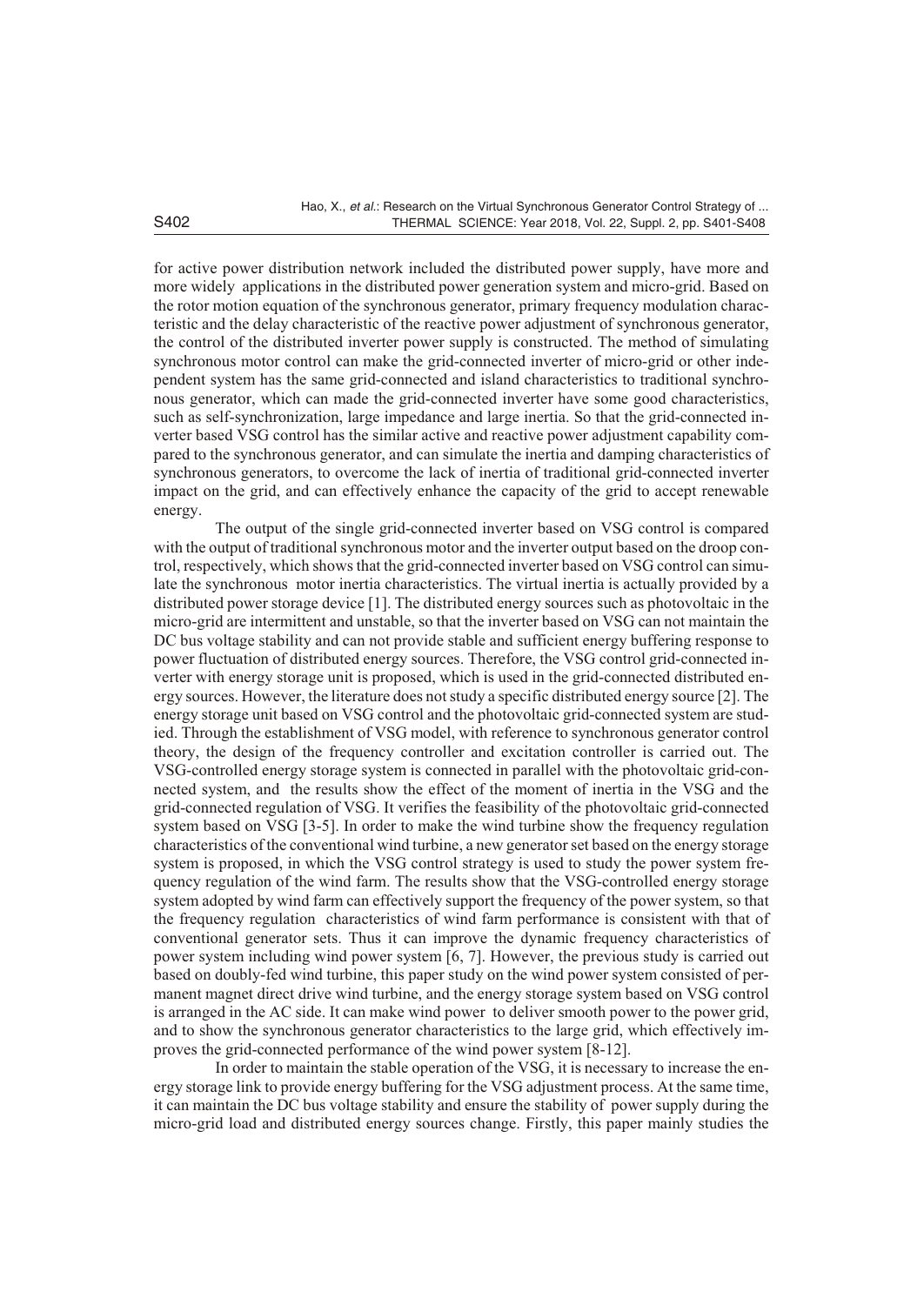VSG which introduces the energy storage unit. Secondly, the storage power demand when the distributed energy sources fluctuate is analyzed. Lastly, the energy storage battery is arranged on the AC side of the permanent magnet direct drive wind turbine is studied with the power system electromagnetic transient simulation software PSCAD/EMTDC. Especially the VSG control strategy of the inverter of the energy storage system is adopted to study the regulation characteristics of the permanent magnet direct drive wind turbine, the power system frequency, and voltage stability when the load fluctuates.

#### **The VSG control strategy**

As shown in fig. 1, the energy storage battery is arranged on the AC side of the wind turbine, by the control strategy design of the inverter based energy storage battery, then the wind turbine will send the smooth power to the grid and it can reduce the influence of grid frequency caused by wind turbine [13]. At the same time, the inverter has the same external characteristics relative to grid, which can adjust the output power according to the system load fluctuation, to realize the frequency and voltage regulator of the synchronous generator, and it can improve the stability of the system effectively, and is beneficial to the acceptance of the wind power generator.

The VSG control strategy consists of two parts: the upper power control and the bottom voltage and current double loop control. The overall control strategy of distributed inverter power supply based on VSG control is shown in fig. 2.

## **Wind power grid-connected system based battery energy storage**



**Figure 1. The VSG block diagram** 



Figure 2. The side of energy storage battery **inverter control block diagram** 

#### *Ac tive power-fre quency con trol*

Because the synchronous generator rotor has certain inertia, its frequency will not change in a short time. According to its rotor motion equation, the virtual inertial control is introduced into the distributed inverter control algorithm to simulate the synchronous generator rotor motion characteristics. So the active power-frequency control equation of distributed power is:

$$
2H \frac{d\omega}{dt} P_{\text{mec}} P_{\text{out}} K_d (\omega \omega_{\text{grid}})
$$
  
\n
$$
\frac{d\varphi}{dt} \omega
$$
\n(1)

where *H* is the virtual inertia time constant,  $\omega \omega_{\text{grid}}$  – the angular frequency of inverter power supply and the common bus, respectively,  $P_{\text{mec}}$  – the inverter power supply input power and  $P_{\text{out}}$ – the inverter power supply output power,  $K_d$  – the damping coefficient, and  $\varphi$  – the phase angle. The control block diagram is shown in fig. 3.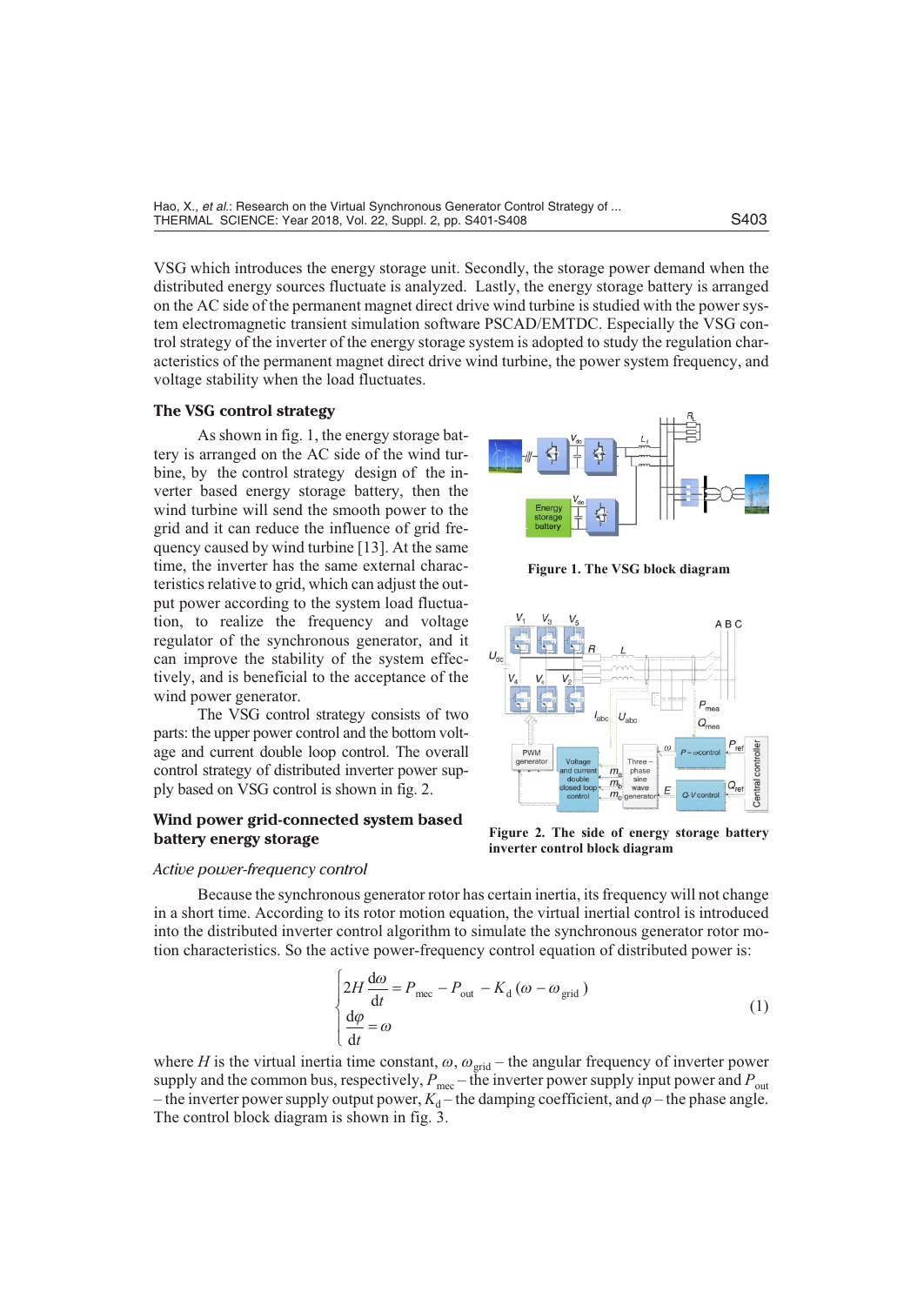

Figure 3. Active power-frequency control **block** diagram





Figure 4. Reactive power-voltage control **block** diagram

The frequency regulation control link is:

$$
P_{\text{mec}} \quad P_{\text{out}} \quad \frac{1}{D_{\text{p}}} (\omega_{\text{ref}} \quad \omega_{\text{grid}}) \tag{2}
$$

where  $D_{\rm p}$  is the active power of the droop coefficient, and  $\omega_{ref}$  – the reference value of angular frequency.

According to eqs.  $(1)$  and  $(2)$ , it can be found that the transfer function of active – frequency control is:

$$
[(\omega_{\text{ref}} \quad \omega_{\text{grid}}) \frac{1}{D_{\text{p}}} \quad P_{\text{ref}} \quad P_{\text{mea}} \quad K_{\text{d}} (\omega \quad \omega_{\text{grid}})] \frac{1}{2Hs} \quad \omega \tag{3}
$$

#### *Re ac tive power-volt age con trol*

When the distributed inverter power supply works in different modes including grid-connected and autonomous modes, the goal of reactive power-voltage control is different. In the grid-connected mode, the control purpose is to transmit the specified reactive power to the grid. While In the autonomous mode, the output reactive power is depended on the load. The main pur pose is to control the output voltage of the inverter.

In fig. 4,  $D_p$  is the sagging coefficient of reactive power,  $k_{p1}$  and  $k_{i1}$  are the proportional integral coefficients,  $T_a$  – the time constant of the delay link,  $E_g$  – the output signal of the reactive power controller,  $E_{\text{set}}$  – the voltage reference voltage of the distributed inverter power supply. So the reference voltage of the distributed inverter power supply can be expressed:

$$
E E_{\text{set}} D_q Q_{\text{mea}} (Q_{\text{ref}} Q_{\text{mea}}) k_{p1} \frac{k_{i1}}{s} \frac{1}{1 T_a s}
$$
 (4)

here  $D_{\rm p}$  have determined the system drop characteristics of reactive power-voltage. When the distributed inverter power supply is operated in the autonomous mode, the reactive power controller should be stopped, that is  $E<sub>g</sub> = 0$ , to maintain the reactive power-voltage drop control, and to ensure the stability of the output voltage of the inverter power supply by changing the reference voltage.

#### **System simulation verification**

In view of the advantages of PSCAD/EMTDC in electromagnetic transient simulation and wind power modeling, so this simulation based on PSCAD simulation environment.

In the model, the side of permanent magnet direct drive wind turbine adopts the power control, and the grid side adopts the voltage control. The VSG control strategy is used into the side of inverter based on energy storage battery. The VSG control of wind turbine simulation shown in fig. 5. The parameter configuration is shown in tab. 1.

## *The simulation of load power variation*

This section studies the wind turbine and energy storage batteries supply power to the load separately, in order to verify that it adjusts its output and the moment of inertia based on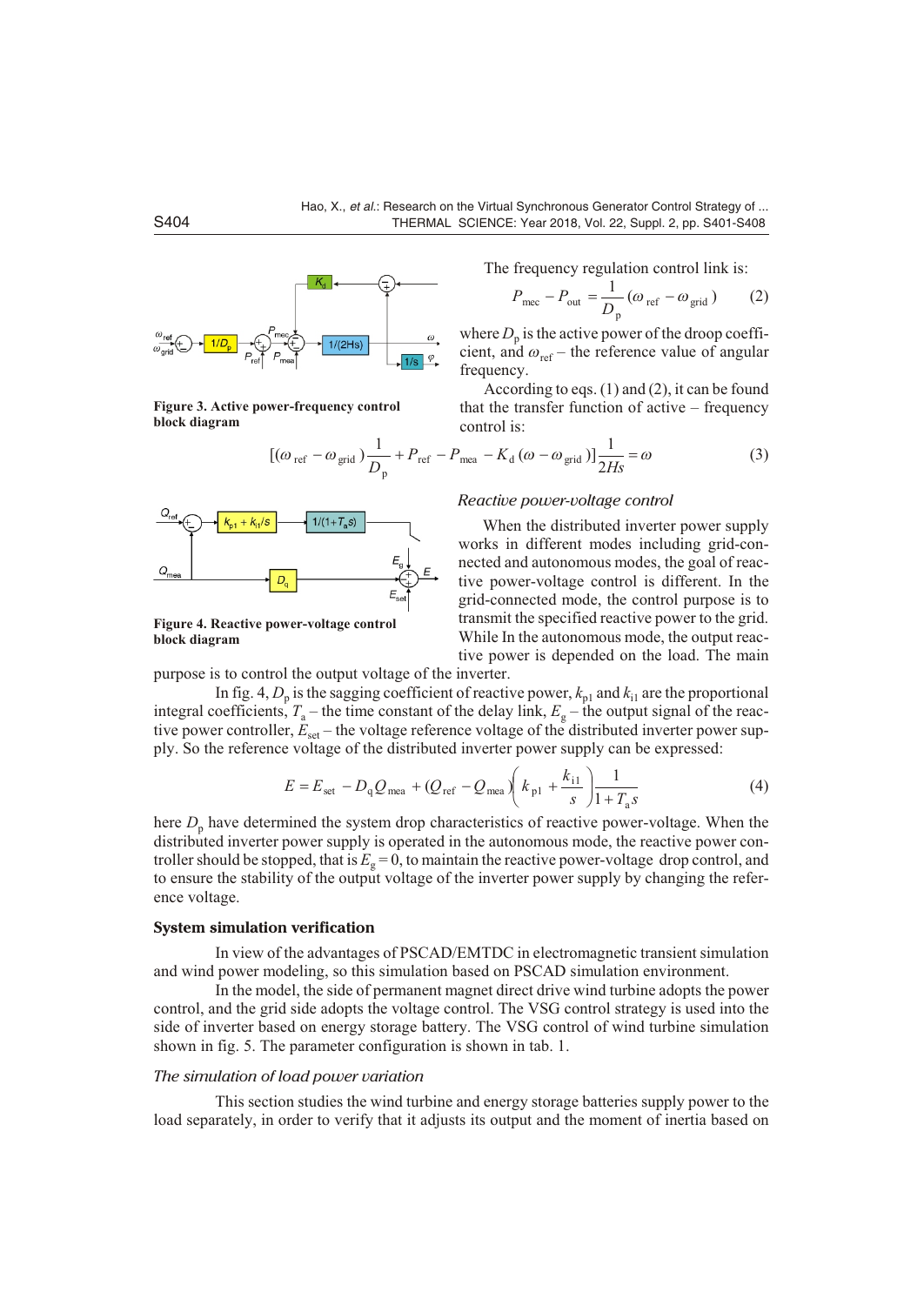

Figure 5. Simulation of wind turbine controlled by VSG; (a) simulation of the main circuit diagram, (b) **active power-frequency control and reactive power-voltage control, (c) simulation of voltage and current double loop control** (*for color image see journal web site*)

load changes. In 0.5 second when the load active power reduced by 40 kW, reactive power remains unchanged, and in 1.5 second, the active power increased by 40 kW, reactive power remains the same. The system simulation results are shown in fig. 6. Subscript load corresponds to the load power, VSG represents the power provided by the wind turbine and energy storage battery together.

Figure  $6(a)$  shows the frequency variation of the system when the moment of inertia and fig. 6(a) shows that when the same change of load power, the system response time will increase with the increase of the moment of inertia, and the frequency of the change will be more gentle. The reason is that when introduction of the moment of inertia, the output of mechanical power of the VSG

**Table 1. System parameters** 

| Rated capacity of wind turbine                 | 140 kW                      |
|------------------------------------------------|-----------------------------|
| Energy storage battery capacity                | 100 kVA                     |
| Filter inductance                              | $0.12 \text{ mH}$           |
| Moment of inertia                              | $0.2 \text{ kg} \text{m}^2$ |
| Current inner loop control<br>parameter, $K_p$ | 0.3                         |
| Current inner loop control<br>parameter, $K_i$ | 0.01                        |
| Voltage inner loop control<br>parameter, $K_p$ |                             |
| Voltage inner loop control<br>parameter, $K_i$ | 100                         |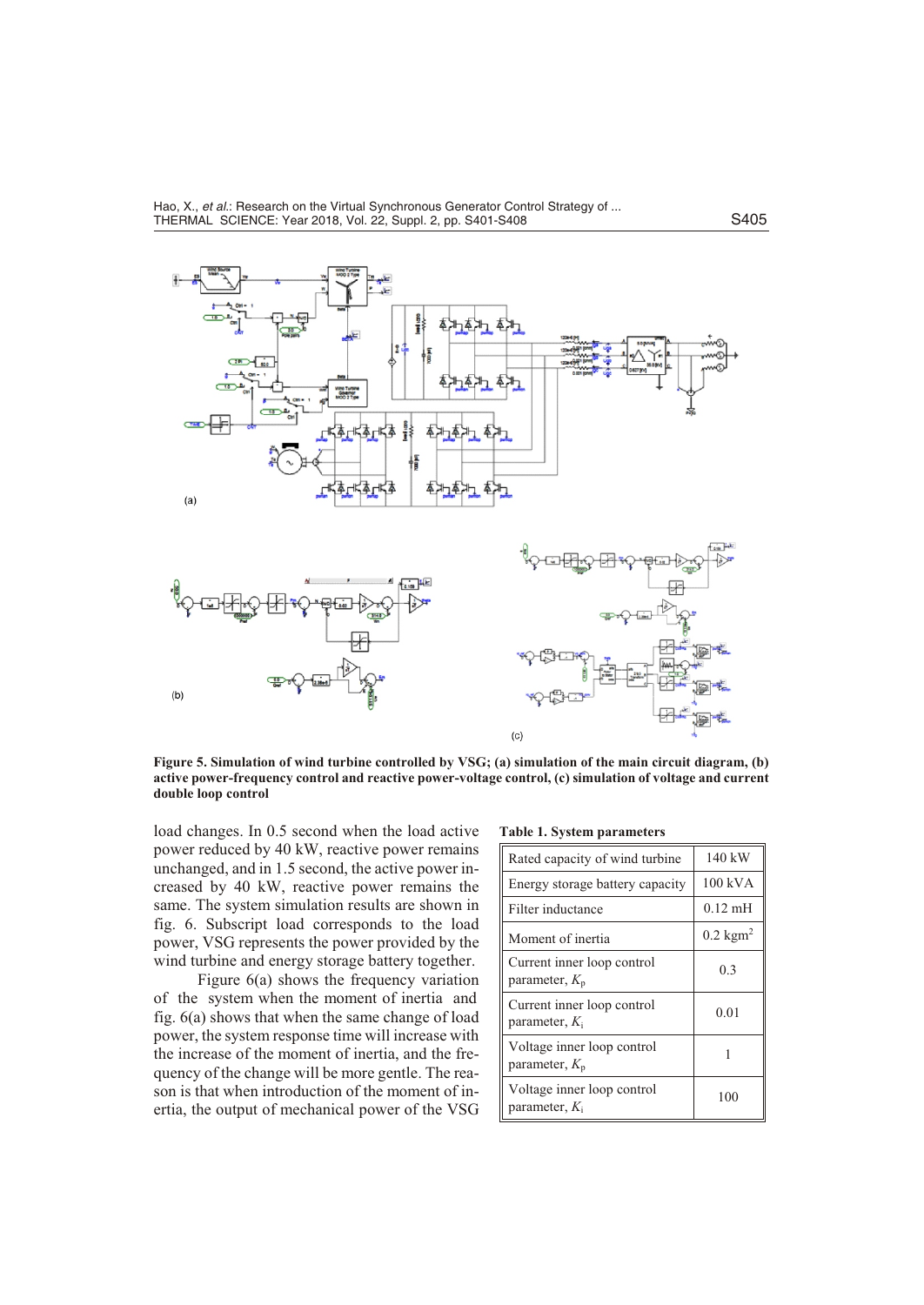

**Figure 6. The VSG technology to maintain system stability; (a) system frequency at different inertia, (b) system active power, (c) system reactive power**



**Figure 7. Energy storage battery stabilizes wind farm output power; (a) wind speed, (b) system active power, (c) system frequency**

can not make real-time change with the sudden change of the load power. The power supply and demand imbalance will result the torque difference on the rotor shaft. When the torque difference is constant, speed change rate is inversely proportional to the moment of inertia. So in order to improve the stability of the system, it is useful to increase the moment of inertia appropriately, to ease the fast and frequent change of system frequency caused by load inputting and removing frequently.

It can be seen from fig.  $6(b)$  and  $(c)$  that the output power of the wind turbine and the energy storage battery can track the change of the load power better, indicating that the energy storage battery can stabilize the output power of the wind turbine according to the load power. In fig. 6(c), the change trend of reactive power is consistent with the change trend of frequency, that is, when the frequency increases, the reactive power output increases, and when the frequency decreases, the reactive power output decreases as well. At the same time, the process of change shows the characteristics of inertia.

## *Simulation of wind power generation fluctuation*

The system carries a load of 100 KW. Figure  $7(a)$  is the wind speed waveform. In fig. 7(b),  $P_{\text{bat}}$ ,  $P_{\text{wt}}$ , and  $P_{\text{VSG}}$  correspond to the output power of the energy storage battery, the output power of the wind turbine and the output power of the energy storage battery and wind turbine to gether.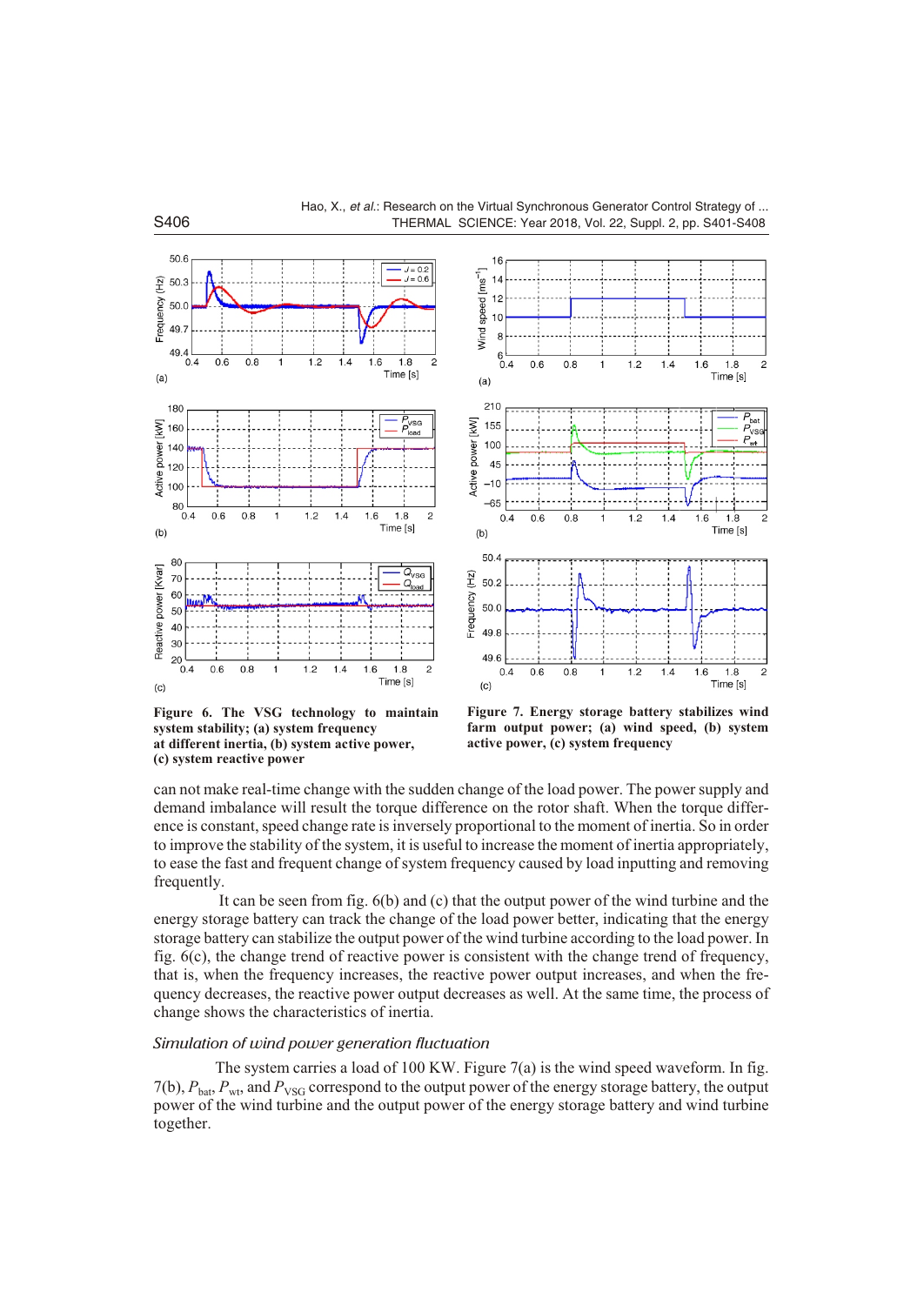Hao, X., *et al*.: Research on the Virtual Synchronous Generator Control Strategy of ... THERMAL SCIENCE: Year 2018, Vol. 22, Suppl. 2, pp. S401-S408 S407

It can be seen from fig. 7(a) that the wind speed increases from  $10 \text{ ms}^{-1}$  to  $12 \text{ ms}^{-1}$  at  $0.8$  second, and in fig. 7(b), due to the change of wind speed, the fluctuating power is fed into the system, which will have an impact on stability of grid. The energy storage battery based on VSG control strategy can quickly absorb or release the power fluctuation of the wind turbine, which makes the wind turbine generator system to inject the active smoothing into grid. Figure  $7(c)$ shows that, in the case of wind speed changes, adopting VSG technology to control the energy storage battery, it can maintain the stability of the system frequency.

#### **Con clu sion**

In this paper, by designing the control strategy of the energy storage battery of the wind turbine, the wind turbine with the energy storage system is equivalent to the VSG, so that the wind turbine has the characteristics of friendly grid connection and show the synchronous generator characteristics to grid, and the output power of the wind turbine is smooth. Which can effectively reduce the influence of the wind turbine on the grid frequency. It can adjust the output according to the fluctuation of the system load and maintain the power balance of the system automatically, so as to stabilize the system voltage and frequency.

#### **Ac knowl edg ment**

This work was supported by the Doctoral Fund of the Ministry of Education of China (No. 2014M552333), the Doctoral Fund of the Sichuan province, the Fundamental Research Funds for the Central Universities (No. ZYGX2014Z004 and ZYGX2015J083), the Research Funds of State Key Laboratory for Manufacturing Systems Engineering (sklms2016009), and Science Technology Department of Sichuan Province (2017GZ0406).

#### **Nomenclature**

- $D_p$  droop coefficient<br>*H* virtual inertia time
- virtual inertia time constant
- $K_d$  damping coefficient
- $P_{\text{mec}}$  input power of inverter power supply
- $P_{\text{out}}$  output power of inverter power supply
- *Greek sym bols*
- $\varphi$  phase angle
- $\omega_{\text{ref}}$  reference value of angular frequency
- $\omega$  angular frequency of inverter power supply
- $\omega_{\text{grid}}$  angular frequency of the common bus

#### **Ref er ences**

- [1] Sakimoto, K., *et al.*, Stabilization of a Power System with a Distributed Generator by a Virtual Synchronous Generator Function, *Proceedings*, Power Electroncics and ECCE Asia (ICPE&ECCE), 8<sup>th</sup> International Conference, Jeju, South Korea, 2011, pp. 1498-1505
- [2] Shintai, T., et al., Oscillation Damping of a Distributed Generator Using a Virtual Synchronous Generator, *IEEE Transactions on Power Delivery, 29 (2014), 2, pp. 668-676*
- [3] Bevrani, H., *et al.*, Virtual Synchronous Generators: A Survey and New Perspectives, *International Journal of Electrical Power & Energy Systems, 54 (2014), Jan., pp. 244-254*
- [4] Zhong, Q. C., Weiss, G., Synchronverters: Inverters that Mimic Synchronous Generators, *IEEE Transactions on In dus trial Elec tron ics, 58* (2011), 4, pp. 1259-1267
- [5] Shintai, T., et al., Reactive Power Control for Load Sharing with Virtual Synchronous Generator Control, *Proceedings, Power Electronics and Motion Control Conference (IPEMC), 7th International, Harbin,* China, 2012, pp. 846-853
- [6] Van Thong, V., et al., Virtual Synchronous Generator: Laboratory Scale Results and Field Demonstration, *Proceedings, Power Tech, 2009 IEEE Bucharest, pp. 1-6*
- [7] Wang, S., *et al.*, Virtual Synchronous Control for Grid-Connected DFIG-Based Wind Turbines, *IEEE Journal of Emerging and Selected Topics in Power Electronics, 3 (2015), 4, pp. 932-944*